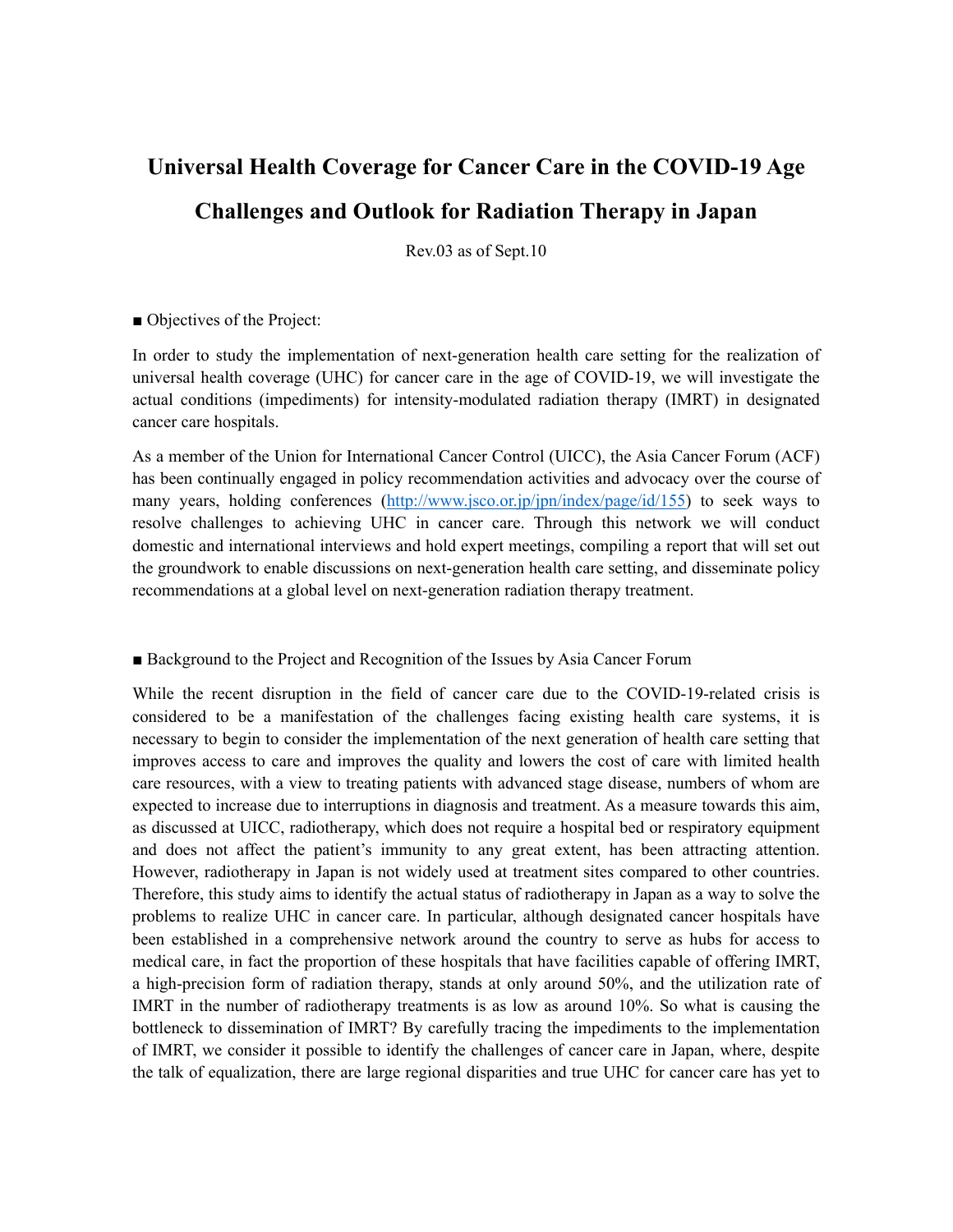be achieved. Consideration of a cancer treatment delivery system that optimizes medical resources can be expected to contribute to the realization of UHC for cancer care not only in Japan, but also in Asia, where Japan should take the lead.

In addition, media reports on radiation therapy provided to celebrities who have died during the COVID-19 crisis have revealed the fact that radiation therapy in Japan is not accurately understood not only by the general public but also by medical professionals. For the construction of the nextgeneration medical system, it is necessary to understand from a scientific and sociological perspective that the lack of progress concerning social understanding of the nature of radiation therapy is a unique challenge for Japan.

Medical personnel who are the essential driving force for the realization of UHC are anticipated to be under considerable pressure in the future in the COVID-19 age. What is more, at facilities where radiation therapy is being provided, new trends that adopt data-driven insights into the medical personnel workforce model have emerged, and it is now necessary to collect information pertaining to these emerging trends. In anticipation of a global workforce shortage, there are also some budding systems, such as highly flexible medical workforce work-life balance systems that have reduced on-site staffing requirements and provided effective care through cloud-based remote systems. With recent advances in radiotherapy technology and software, the use of telemedicine can transform care. It is time to give strong consideration to the growing demand for radiotherapy and how to support radiotherapy sites with new solutions.

In emerging countries that do not have the infrastructure in place to deal with the COVID-19 emergency, there is also the possibility of a leapfrogging phenomenon, whereby a new system could leapfrog the technological progress made by developed countries and spread at once. Utilizing the UICC network and also in collaboration with the IAEA's Program of Action for Cancer Therapy (PACT), parallel surveys of the current situation in Asian countries will be implemented and this project aims to address this issue as a pressing global challenge and to set out a path to sustainable solutions.

- Research Topics
	- Fact-finding survey into radiation therapy in Japan

(In the current fiscal year a fact-finding survey will be implemented on the dissemination of IMRT at designated cancer hospitals in Japan.)

- Analysis of the challenges facing social acceptance of radiation therapy in Japan
- Collection of information on international trends in the development of next-generation radiology systems and medical personnel
- Survey of the current status of radiotherapy in Asia and comparisons with challenges in Japan (survey in collaboration with UICC networks and the Program of Action for Cancer Therapy (PACT))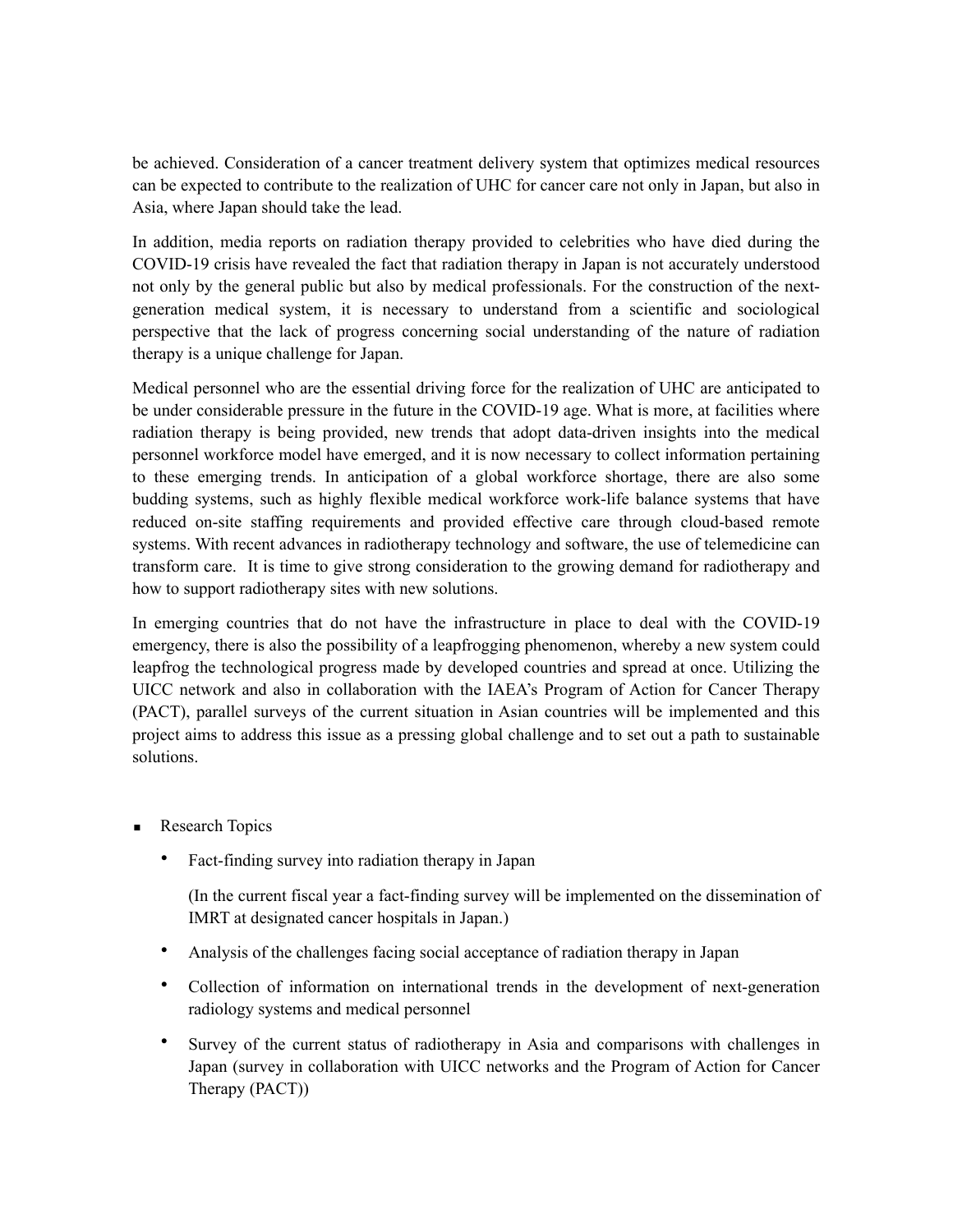■ Project Manager:

Norie Kawahara Representative Director, Asia Cancer Forum; Publicity Officer, UICC-Japan

■ Sponsor:

Varian Medical Systems, Inc.

■ Commissioned Organization:

Asia Cancer Forum:<http://www.asiacancerforum.org/ja/>

Asia Cancer Forum aims to contribute to the improvement of cancer care in Asia by creating an interdisciplinary international collaboration network for the collection and utilization of cancerrelated information, and engaging in projects related to activities to promoting cancer on the global health agenda. In order to achieve these aims, Asia Cancer Forum is engaged in the following initiatives.

(1) Holding of the Asia Cancer Forum (international meeting); (2) Educational activities at universities and research institutions; (3) Cancer prevention educational activities in school healthrelated classes; (4) Multinational cancer awareness surveys and analysis; (5) Construction of cancer information sharing systems (for education/awareness-raising purposes); (6) Projects that are ancillary or related to projects detailed in (1) to (5) above.

Representative Director:

| Norie Kawahara | Public Relations Director, UICC-Japan;                               |
|----------------|----------------------------------------------------------------------|
|                | Project Associate Professor, Institute for Advanced Studies on Asia, |
|                | The University of Tokyo                                              |
|                |                                                                      |

Directors:

| Masaru Iwasaki | Vice President, Director, Center for Advancing Clinical Research |
|----------------|------------------------------------------------------------------|
|                | University of Yamanashi                                          |
|                | Program Director, Project of Drug Discovery and Development      |
|                | Japan Agency for Medical Research and Development (AMED)         |